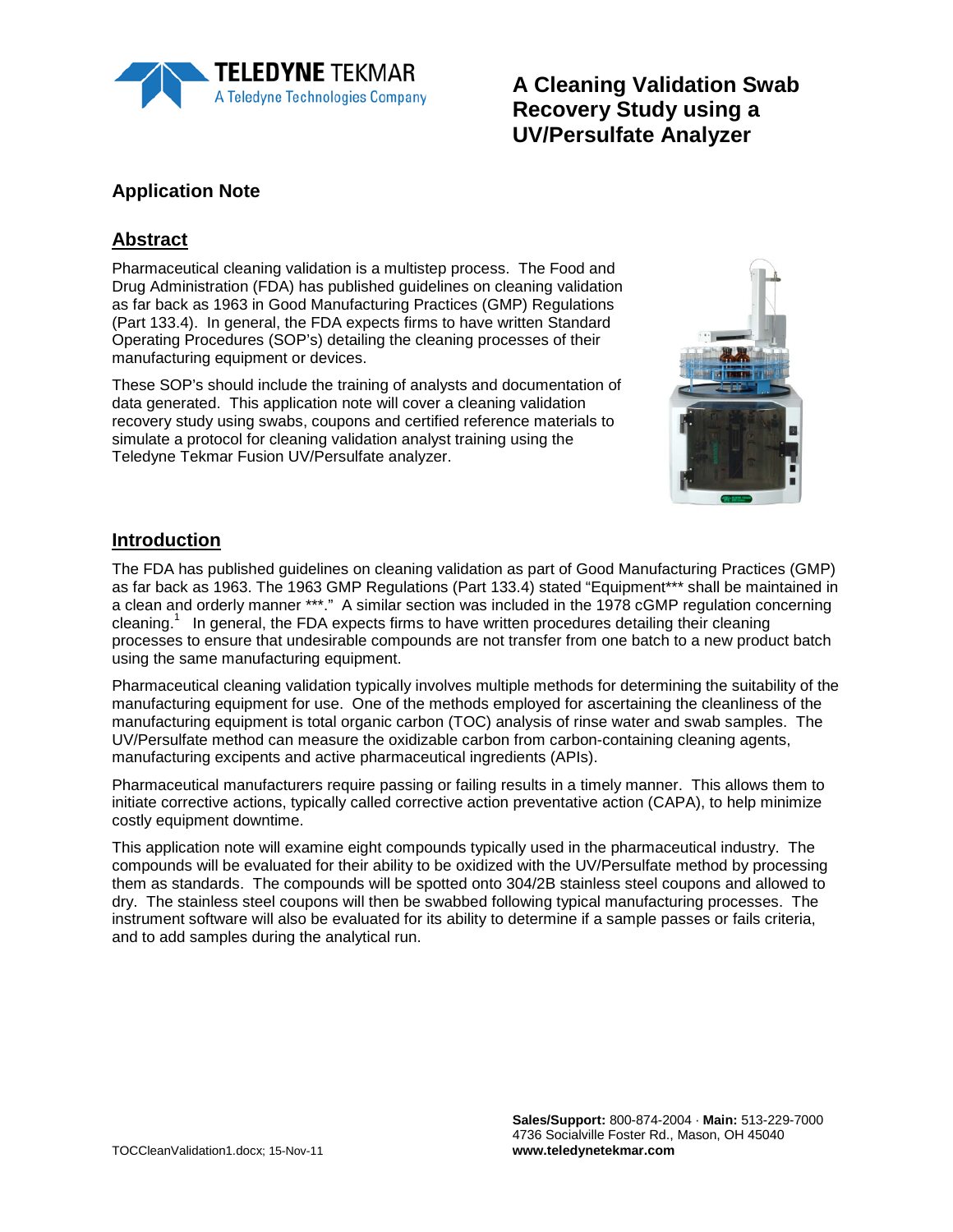#### **Experimental-Instrument Conditions**

| <b>Parameters</b> |          | <b>Advanced Parameters</b>         |            |  |
|-------------------|----------|------------------------------------|------------|--|
| <b>Variable</b>   | Value    | <b>Variable</b>                    | Value      |  |
| Sample Volume     | $9.0m$ L | <b>Baseline Stabilization Time</b> | $0.70$ min |  |
| <b>Dilution</b>   | 1:1      | Detector Pressure Flow             | 500mL/min  |  |
| Acid Volume       | 0.5mL    | <b>NDIR Pressurization</b>         | 50psig     |  |
| Reagent Volume    | 0.8mL    | <b>NDIR Pressure Stabilize</b>     | $0.50$ min |  |
| IC Sparge Time    | 1 min    | Low Level Filter NDIR              | Off        |  |

*Table 1: Fusion UV/Persulfate TOC Instrument Parameters*

#### **Sample Preparation**

The compounds used for this application note include l-ascorbic acid, benzoic acid, ceftazidime pentahydrate, cimetidime, metformin HCl, sulfaguanidine, l-tryptophan, and vitamin B12. Stock solutions of approximately 125ppm Carbon for each compound were prepared in TOC quality water. The stock solutions will be used to spot 304/2B stainless steel coupons for the swab study.

The stock solutions were diluted to a final concentration of approximately 2.5ppm. This final dilution will be used to calculate the linearity curve data for each compound. Table 2 list the compounds used for this study and the dilutions made.

| <b>Compound</b>          | % Carbon | <b>Sample Weight</b> | <b>Stock Dilution</b> | <b>Volume Stock</b> | <b>Final Dilution</b> |
|--------------------------|----------|----------------------|-----------------------|---------------------|-----------------------|
| I-Ascorbic Acid          | 40.92    | 152.5mg              | 500mL                 | 10mL                | 500mL                 |
| Benzoic Acid             | 68.85    | 91.3 <sub>ma</sub>   | 500mL                 | 10mL                | 500mL                 |
| Ceftazidime Pentahydrate | 41.50    | 148.8mg              | 500mL                 | 10mL                | 500mL                 |
| Cimetidine               | 47.60    | 132.4mg              | 500mL                 | 10mL                | 500mL                 |
| Metformin Hydrochloride  | 29.01    | 216.0mg              | 500mL                 | 10mL                | 500mL                 |
| Sulfaquanidine           | 39.61    | 158.4mg              | 500mL                 | 10mL                | 500mL                 |
| I-Tryptophan             | 64.70    | 96.2mg               | 500mL                 | 10mL                | 500mL                 |
| Vitamin B12              | 55.83    | 53.4mg               | 250mL                 | 10mL                | 500mL                 |

*Table 2: % Carbon Values and the Sample Dilutions of the Compounds Assayed for the Application Note/Poster*

The swab study was performed in two stages. First, 40mL of TOC grade water was added to ten 40mL VOA vials which had previously been tripled rinsed with TOC grade water. A 1ppm solution of the compound was prepared by adding 320µL of the Stock standard into seven of the vials.

A 1ppm concentration was prepared on the stainless steel coupons by spotting 320µL of the stock standard in triplicate onto coupons and allowed them to air dry, similar to a manufacturing site. These three coupons were swabbed individually with separate large Alpha<sup>®</sup> CleanTips<sup>®</sup> swabs wetted with TOC grade water. The swab tips were then broken off into the three remaining vials. Five blanks swabs were prepared to determine the swab background for the TOC analysis.

One swab coupon was spiked at a higher level to imitate a swab failure. This high level swab sample will be used to test the ability of the software to allow a rapid CAPA analysis of the failed swab sample.

Samples were analyzed with the Fusion UV/Persulfate TOC instrument utilizing the parameters in Table 1. The other parameters were the standard Fusion TOC Pharmaceutical Water method parameters that were loaded with the Fusion software at the time of installation.

The instrument was calibrated with a 2.5ppmC potassium hydrogen phthalate (KHP) standard. The calibration curve was prepared by using the auto dilution feature to create a 0.050ppmC to 2.500ppmC curve (n=2). A blank was included in the calibration curve. The instrument suitability was determine by comparing the results of a 0.5ppmC sucrose solution to a 0.5ppmC 1,4-benzoquinone solution.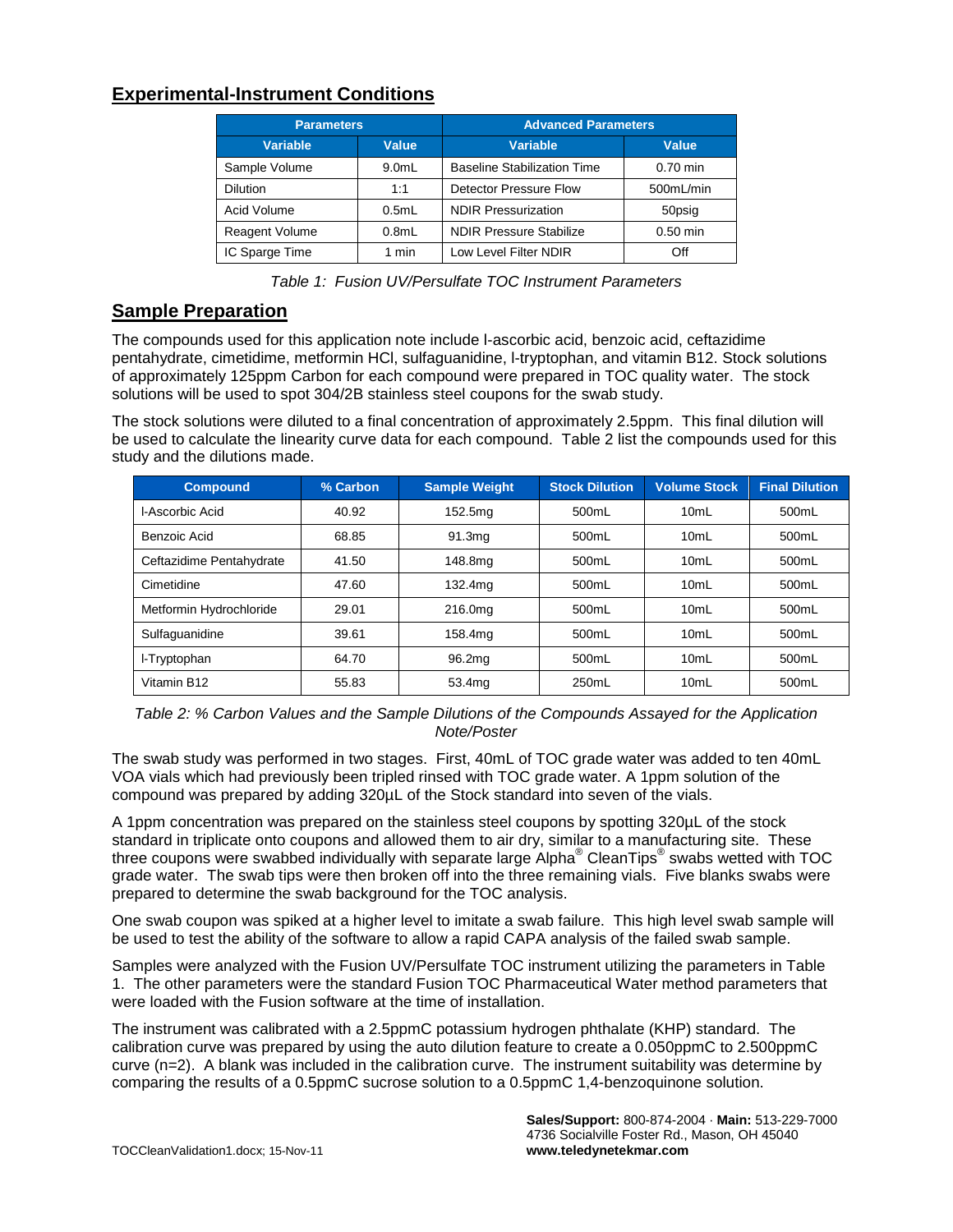### **Results**

The UV/Persulfate analyzer was successfully calibrated with KHP from 0 to 2.5ppmC. The linear correlation coefficient  $(r^2)$  was 0.99998. The system was confirmed to be suitable for pharmaceutical water from the response efficiency of the 0.5ppmC sucrose to the 0.5ppmC 1,4-benzoquinone. The response efficiency was 95.4 % and passed the USP<643> Total Organic Carbon requirement of between 85% to 115%.

The 2.5ppmC standards of the eight compounds were assayed as if they were standards. Their correlation data along with the KHP standard are listed in Table 3. The data indicates that the compounds are readily oxidizable with the UV/Persulfate TOC method. Benzoic acid and cimetidine HCl required sonication to dissolve the sample.

| <b>Compound</b>          | <b>Correlation Coefficient</b><br>$(r^2)$ |  |  |
|--------------------------|-------------------------------------------|--|--|
| <b>KHP</b>               | 0.99998                                   |  |  |
| I-Ascorbic Acid          | 1.00000                                   |  |  |
| Benzoic Acid             | 0.99992                                   |  |  |
| Ceftazidime Pentahydrate | 0.99996                                   |  |  |
| Cimetidine               | 0.99950                                   |  |  |
| Metformin Hydrochloride  | 0.99979                                   |  |  |
| Sulfaguanidine           | 0.99880                                   |  |  |
| I-Tryptophan             | 0.99982                                   |  |  |
| Vitamin B12              | 0.99997                                   |  |  |

*Table 3: Correlation Coefficients for the Compounds Assayed as a Standard Curve*

The stock standards of the compounds that had been spiked into 7 VOA vials and spotted in triplicate on stainless steel coupons were assayed as samples. The MDL was calculated for the 7 VOA vials. The Percent Recovery of the 3 swab samples were calculated against the average of the 7 VOA vial solutions. The % RSD of the 3 swab samples was also calculated.

| <b>Compound</b>          | <b>MDL</b> | % Recovery | %RSD |
|--------------------------|------------|------------|------|
| I-Ascorbic Acid          | 0.05       | 87.8       | 2.5  |
| Benzoic Acid             | 0.05       | 36.7       | 28.5 |
| Ceftazidime Pentahydrate | 0.03       | 84.2       | 2.5  |
| Cimetidine               | 0.03       | 89.6       | 9.5  |
| Metformin Hydrochloride  | 0.05       | 79.5       | 2.9  |
| Sulfaguanidine           | 0.11       | 80.0       | 1.8  |
| I-Tryptophan             | 0.03       | 85.2       | 0.7  |
| Vitamin B12              | 0.02       | 112.4      | 3.1  |

*Table 4: Minimum Detection Limit of the Seven VOA Vail Solutions and the % Recovery and %RSD of the Three Swab Samples*